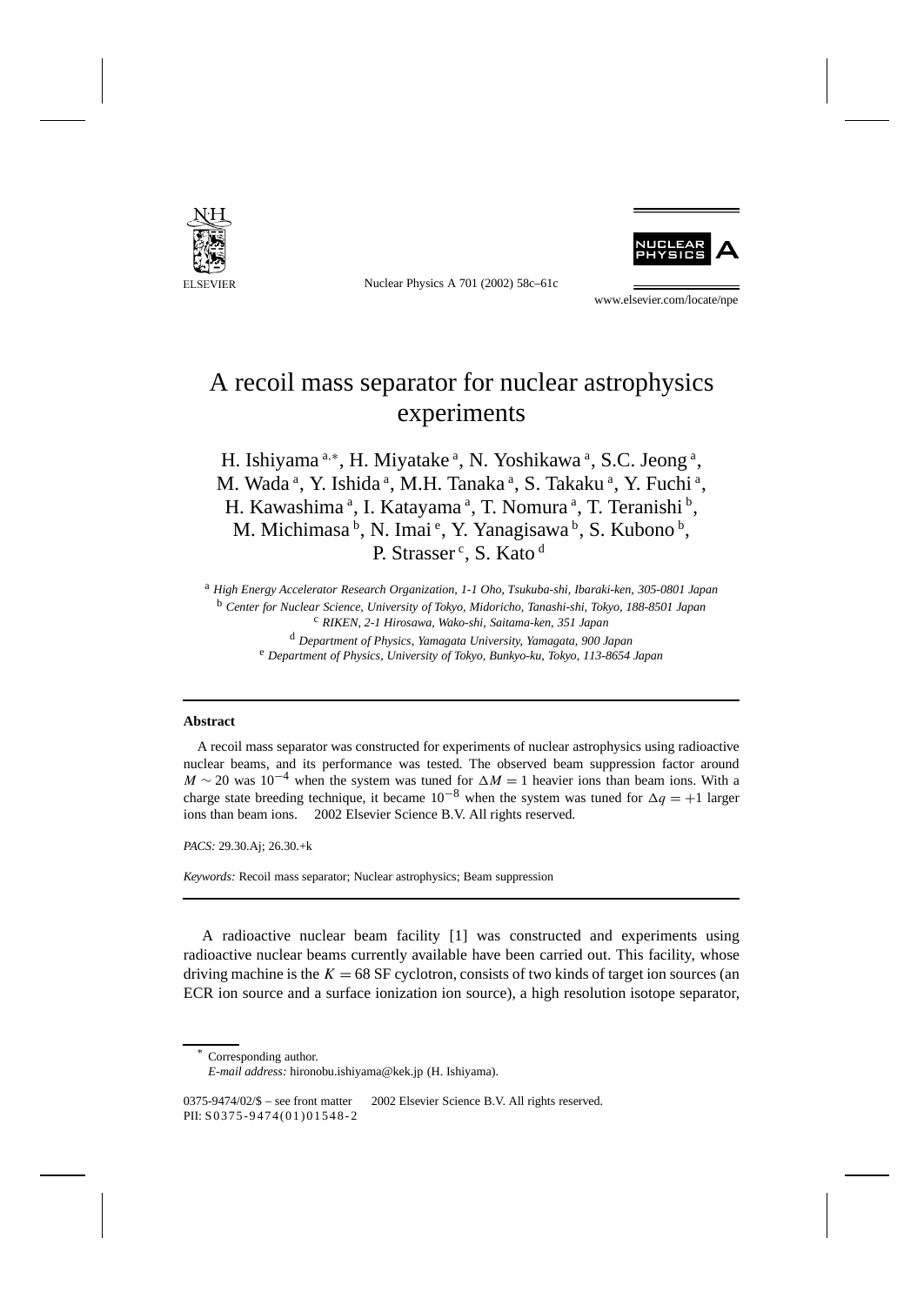a 60 m beam transport line [2], and a linac complex, by which radioactive nuclear ions with a charge to mass ratio of  $q/A > 1/30$  are accelerated up to 1.05 MeV/u [3].

One of the scientific interests using radioactive nuclear beams is an investigation of the nucleosynthesis in the universe. Especially we have tried to study rapid proton (rp-) process in the explosive hydrogen burning. Along this theme, several experiments have been prepared.

A recoil mass separator was constructed for the investigation of the nuclear reaction rates under the astrophysical temperature. There are two reasons why it is necessary for such measurements.

(1) In the case where reaction rates of nuclear reactions, for examples,  $(p, \gamma)$  and *(α, γ)* are relatively small, the required beam intensity becomes  $10^8 \sim 10^{10}$  pps. For measurements of the reaction rates, recoil nuclei from the nuclear reactions have to be detected with little background radiation events. In order to avoid the background caused by the radioactive nuclear beam itself, the recoil nuclei and the radioactive nuclear beam should be separated. A recoil mass separator is suitable to suppress the radioactive nuclear beam at its focal plane detector.

(2) In the case where the reaction rates of nuclear reactions, for example,  $(p, p')$ ,  $(α, p)$ , and  $(\alpha, n)$  are relatively large, the required beam intensity becomes  $10^3 \sim 10^5$  pps, and measurements of their reaction rates can be performed by directly driving the radioactive nuclear beam into a detector system. For carrying out these measurements, it is necessary to prepare pure radioactive nuclear beams without the contamination of stable nuclei. A recoil mass separator plays an important role to suppress the contribution of these contaminant stable nuclear species.

We have tested the performance of a recoil mass separator for the above two reasons. For the reason (1), several factors relating to the beam suppression was investigated. This investigation was performed with <sup>19</sup>Ne(p,  $\gamma$ ) reaction. For the reason (2), stable nuclear beams could be suppressed by a charge state breeding using the recoil mass separator as a beam transport line. In practice, this method was tested with  $^{18}Ne(p, p')$  reaction.



Fig. 1. The ion optical configuration from the linac to a detector system. At the downstream of a target chamber, there is a recoil mass separator.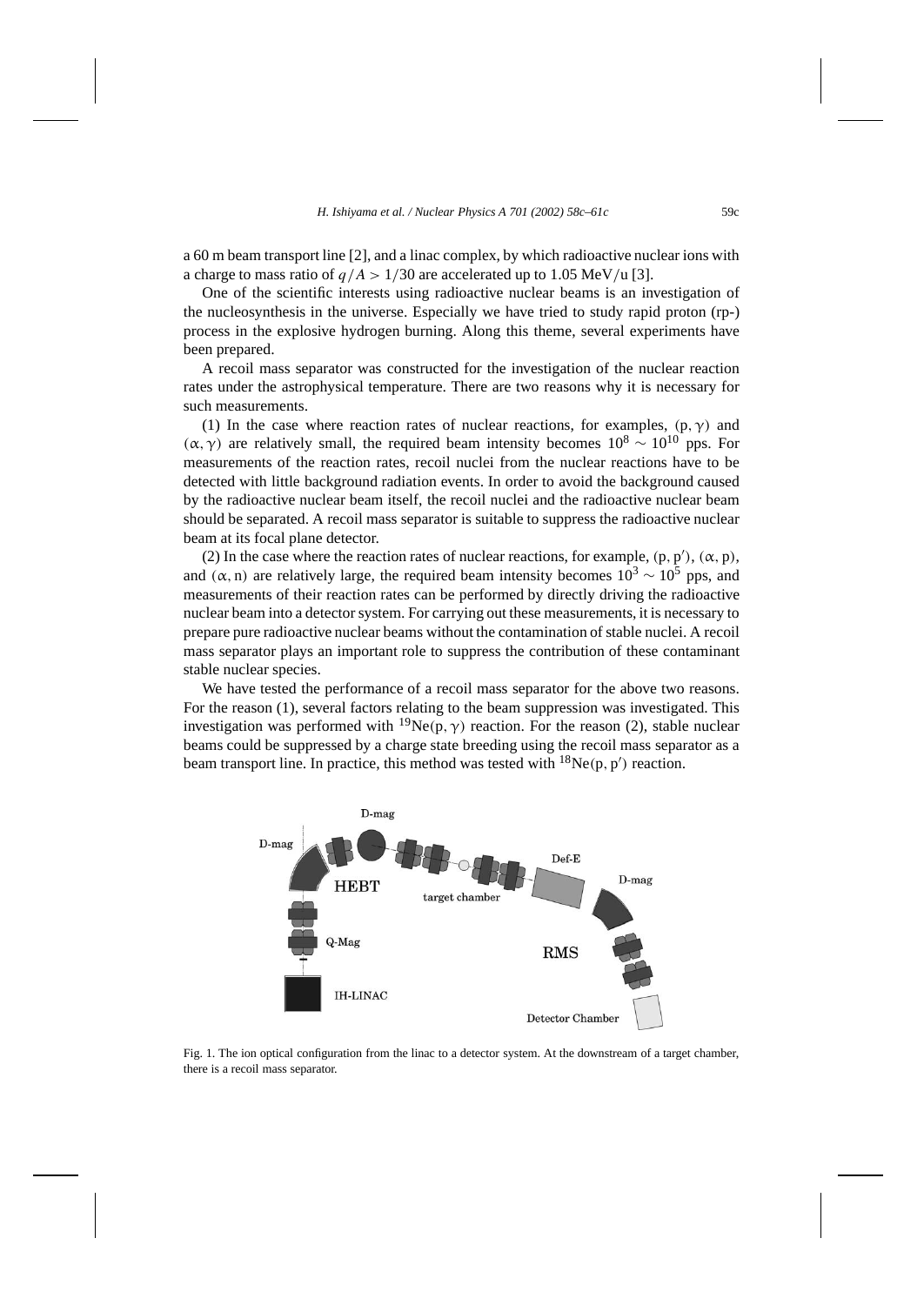

Fig. 2. The measured beam suppression factor with  $20Ne^{7+}$  beam. The horizontal axis shows the vertical position of the 4 mm  $\varnothing$  collimator at the target chamber. RMS was tuned for  $\Delta M = 1$  heavier ions than the beam.

We briefly describe the results of the performance test of a recoil mass separator (see Fig. 1). The ion optical configuration from the linac to a target chamber is QQDQDQQ. At the downstream of the target chamber, there is a recoil mass separator (RMS), whose configuration is QQEDQ, where Q, D and E stand for the quadrupole, dipole magnets, and electric dipole, respectively.

As the first nuclear astrophysics experiment, we planned the measurement of the resonance strength at the 2.64 MeV level in <sup>20</sup>Na by the <sup>19</sup>Ne(p,  $\gamma$ )<sup>20</sup>Na reaction. This experiment would require a relatively high radioactive nuclear beam intensity. The intensity of <sup>19</sup>Ne radioactive beam was expected to be the order of  $10^8$  pps at the target position. The required beam suppression factor had to be at least the order of  $10^{-4}$ . But, at the first measurement using the <sup>20</sup>Ne stable nuclear beam, the beam suppression factor was  $10^{-3}$ .

In order to improve the beam suppression factor, the ray-trace simulation was carried out. From its result, two origins of this beam suppression were conjectured. One was that <sup>19</sup>Ne beams might collide with the top- and bottom-walls in the vacuum chamber of the dipole magnet. Another was that the beams with lower charge states might collide with the electric electrode plate in the electric deflector.

To discuss these origins individually,  $^{20}$ Ne beams with different charge states were provided. At the target chamber, a collimator having a 4 mm  $\varnothing$  aperture was set to an ideal beam spot. 20Ne ions were detected at the entrance of RMS by a Faraday cup, and were detected at the focal point of RMS by a position sensitive silicon detector.

For the determination of the contribution to the beam suppression factor by the first suspected source, the vertical position of the 4 mm  $\varnothing$  collimator was changed by 1 mm steps, and  $20 \text{ Ne}^7$  ions were measured at the entrance and the focal point of RMS under the optical condition for  $A/q = 21/7^+$ . The result is shown in Fig. 2. It shows that the ideal beam suppression factor becomes  $10^{-5}$  and if the vertical beam position is 3 mm lower than the center, it becomes near  $10^{-3}$ .

For the determination of the contribution to the beam suppression factor by the second suspected source, the beam suppression factors were measured individually with the  $^{20}$ Ne having different charge states  $4^+$  to  $8^+$  under the ion-optical condition for  $A/q = 20/7^+$ .